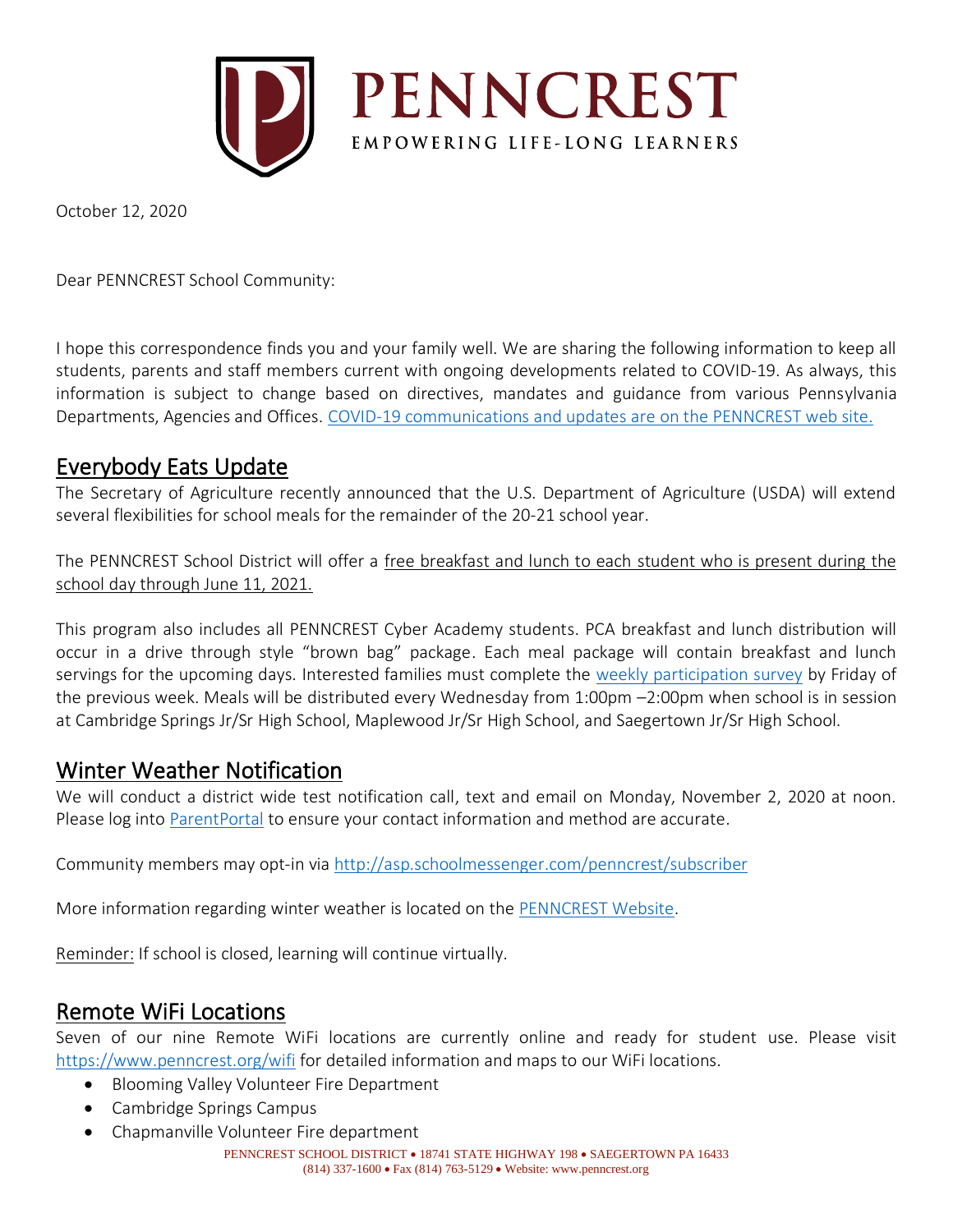- Little Cooley United Methodist Church
- Maplewood Elementary School
- Maplewood High School
- Saegertown High School
- St. Hippolyte Church
- Venango Volunteer Fire Department

### Fall Sports Guidelines

#### Indoor Competitions

Girls' Volleyball & Junior High Girls' Basketball

- Gym is limited to 2 teams
- Essential game workers, board approved coaches and athletes
- Two (2) spectators per participant for both home and away teams
- The gymnasium is not permitted above 20% capacity

#### Outdoor Competitions

Varsity Football

- Essential game workers
- Board approved coaches
- Participants (Athletes, Cheerleaders & Band)
- Home team participants will receive 4 admission tickets
- Away team will receive 50 admission tickets
- The stadium is not permitted above 25% capacity

Girls' and Boys' Soccer, Girls' and Boys' Cross Country & JV & Junior High Football

- Essential game workers
- Board approved coaches
- Athletes
- Spectators permitted, capacity not to exceed 250 persons

## Winter Use of Facility Requests

The District will begin to process use of 20-21 winter facilities use requests. Interested organizations must complete the [PENNCREST Use of Facilities Application](https://go.boarddocs.com/pa/pncr/Board.nsf/files/BDBFSX40957D/$file/FACILITY%20USE%20APPLICATION%20rev6132019.pdf) and send it to the building principal for consideration and processing.

Cambridge Springs, Maplewood and Saegertown Jr/Sr High School Athletic Teams are not permitted to host tournaments for the 20-21 school year at any PENNCREST facility.

All school affiliated, community-based, and PENNCREST athletic feeder programs grades K-6, may submit a facility use request form for the 20-21 winter season. All teams and participants must adhere to the following:

- PENNCREST PIAA high school sports teams have priority
- Approved use may be subject to change, postponement and/or cancellation
- Concessions are not permitted during games, practices, leagues or tournaments
- Only coaches and participants are permitted in the schools and gyms during practice
- Parents and spectators are not permitted in the facility during practices
- PENNCREST facilities will not host any multi-team events or tournaments